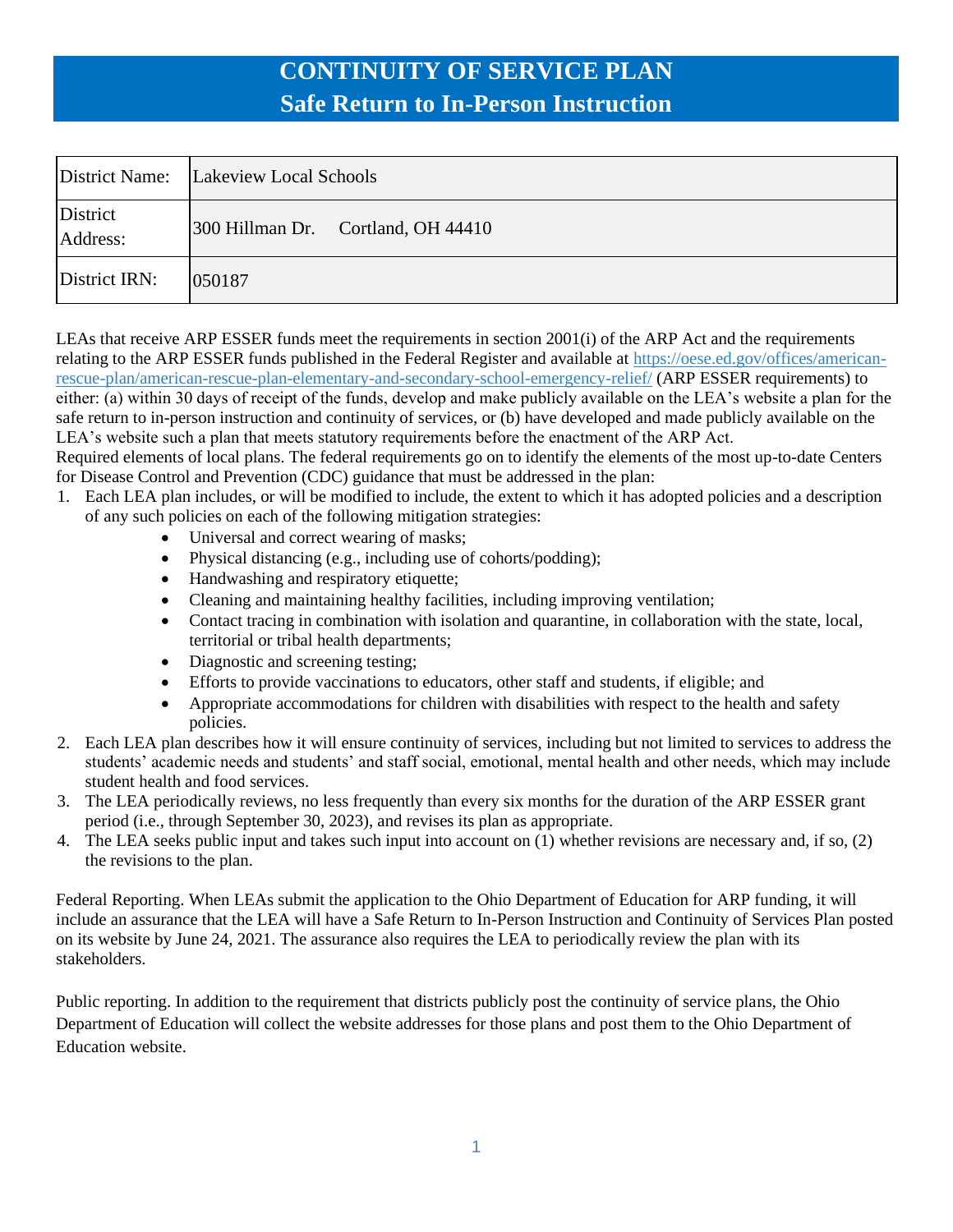#### Table of Contents

| Universal correct wearing of masks                                                             |    |
|------------------------------------------------------------------------------------------------|----|
| Physical distancing                                                                            |    |
| Handwashing and respiratory etiquette                                                          |    |
| Cleaning and Maintaining Healthy Facilities, including improving ventilation                   |    |
| Contact Tracing, in Combination with Isolation and Quarantine,                                 |    |
| in Collaboration with State, Local, Territorial or Tribal Health Dept.                         |    |
| Diagnostic Testing and Screening                                                               | 4  |
| <b>Efforts to Vaccinate Educators</b>                                                          | 4  |
| Food Service                                                                                   |    |
| Plan Availability                                                                              | 5  |
| <b>Student SEL</b>                                                                             | 5  |
| Accommodations for children with disabilities with respect to the health $\&$ safety policies. | 6  |
| <b>Instructional Needs</b><br>➤                                                                | 6  |
| Determining competency, granting credit & promoting students to higher grade<br>➤              | 8  |
| Attendance and participation<br>➤                                                              | 9  |
| Progress monitoring<br>➤                                                                       | 11 |
| Equitable access<br>➤                                                                          | 12 |
| Professional learning                                                                          | 13 |
| Attachment: Trumbull County Combined Health District Protocol                                  | 14 |

Review Dates:

 $\text{X}$  : December 2021  $\frac{X}{2}$ : June 2022 \_\_\_\_\_\_\_: December 2022 \_\_\_\_\_\_\_: June 2023

NOTE: *To best protect the health of our students, employees, and visitors and to abide by requirements from recommendations from the Ohio Department of Health and the Trumbull County Combined Health District, the LLSD may need to amend practices outlined in this plan.*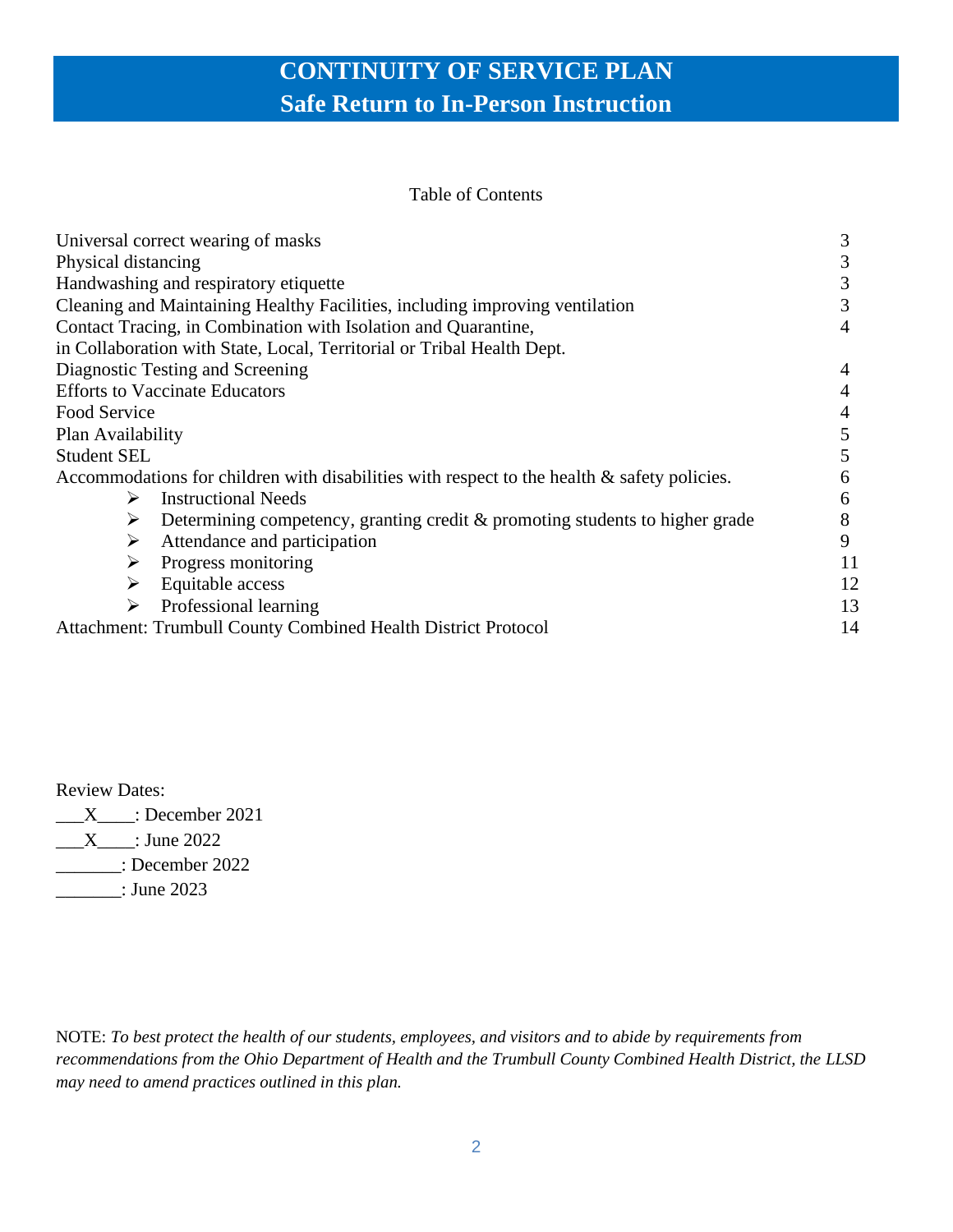| Universal Correct Wearing of Masks |                                                                                                                              |
|------------------------------------|------------------------------------------------------------------------------------------------------------------------------|
| $2021 - 2023$                      | Staff, students, and visitors recommended to wear face coverings unless they have<br>been fully vaccinated against COVID-19. |

| <b>Physical Distancing</b> |                                                                                                            |
|----------------------------|------------------------------------------------------------------------------------------------------------|
| $2021 - 2023$              | Staff, students, and visitors are encouraged to maintain social distancing to the<br>✓<br>extent possible. |
|                            | Seating charts shall be maintained in all circumstances to aid in contract tracing.                        |

| <b>Handwashing and Respiratory Etiquette</b> |                                                                                                       |
|----------------------------------------------|-------------------------------------------------------------------------------------------------------|
| $2021 - 2023$                                | Hand sanitizing stations, PPE (Masks, Sani-wipes, disinfectant spray) supplies are<br>✓<br>available. |
|                                              | Water bottle filler stations are available.<br>✓                                                      |
|                                              | Signage is displayed throughout the facility concerning respiratory etiquette.<br>✓                   |

| <b>Cleaning and Maintaining Healthy Facilities,</b><br>including improving ventilation |                                                                                                                                                                                                         |
|----------------------------------------------------------------------------------------|---------------------------------------------------------------------------------------------------------------------------------------------------------------------------------------------------------|
| $2021 - 2023$                                                                          | <b>CLEANING</b><br>$\checkmark$ The custodial staff are trained and utilize proper cleaning and disinfecting protocols.<br>Approved COVID-19 cleaning and disinfecting products are regularly utilized. |
|                                                                                        | <b>VENTILATION</b><br>$\checkmark$ MERV 13 filters are used whenever possible.                                                                                                                          |
|                                                                                        | The district completes routine maintenance and filter changes, including fresh air<br>return.                                                                                                           |
|                                                                                        | Fresh air is incorporated mechanically whenever possible. Open windows are<br>$\checkmark$<br>encouraged when possible in areas not served by HVAC units.                                               |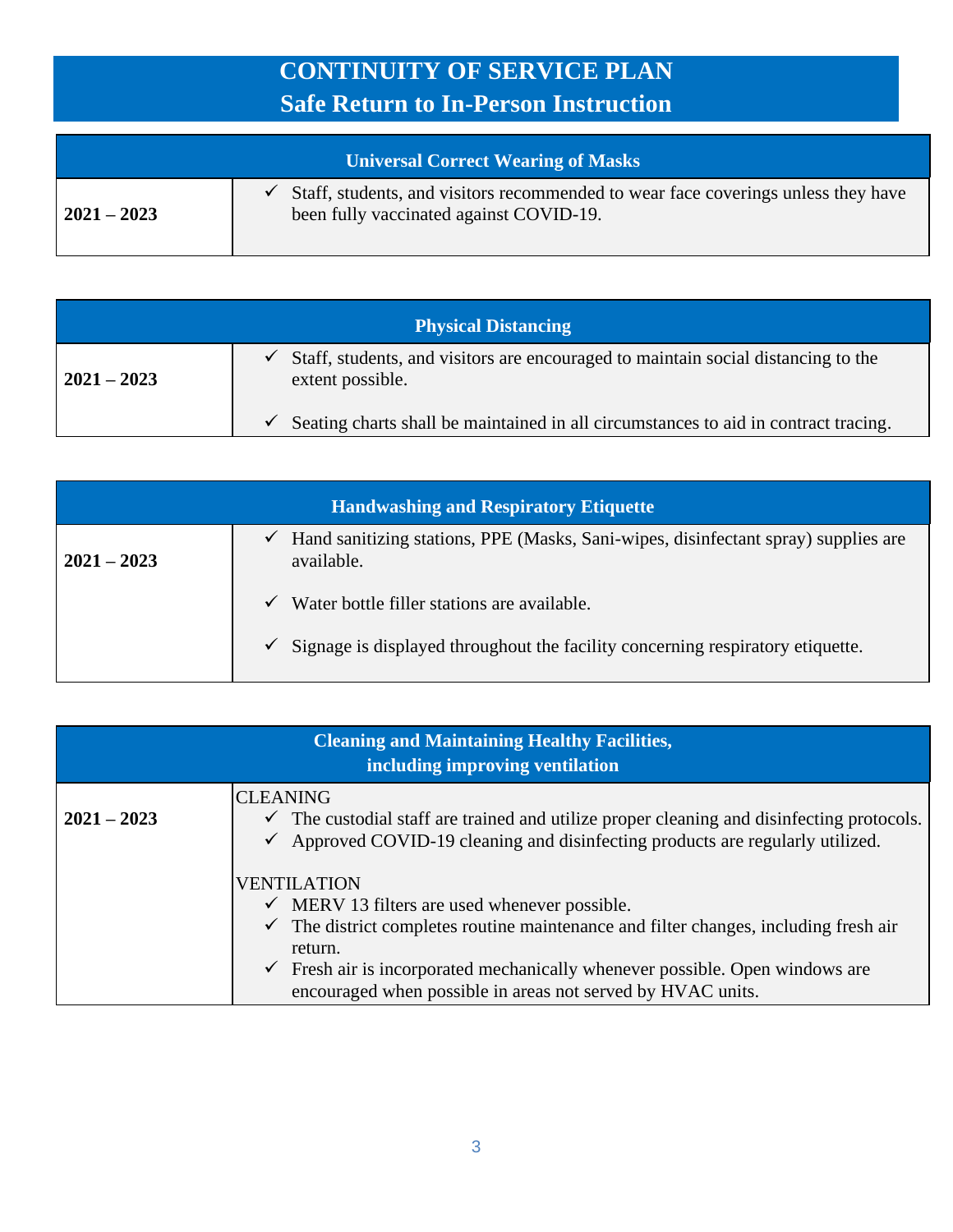| Contact Tracing, in Combination with Isolation and Quarantine, in Collaboration with State, Local,<br><b>Territorial or Tribal Health Dept.</b> |                                                                                                                                                                                                                                                                                                                                                                                                                                                     |
|-------------------------------------------------------------------------------------------------------------------------------------------------|-----------------------------------------------------------------------------------------------------------------------------------------------------------------------------------------------------------------------------------------------------------------------------------------------------------------------------------------------------------------------------------------------------------------------------------------------------|
| $2021 - 2023$                                                                                                                                   | $\checkmark$ The Trumbull County Combined Health District COVID-19 Protocol.<br>(Attachment #1)<br>$\checkmark$ COVID-19 positive individuals shall notify their administrator or supervisors<br>immediately.<br>What counts as close contact?<br>Were within six $(6)$ feet for fifteen $(15)$ minutes or more of someone<br>$\circ$<br>who is COVID-19 positive as verified by a proctored COVID-19 test<br>or verified by a health professional. |

| <b>Diagnostic Testing and Screening</b> |                                                                                                                                                                                                                                                                                                          |
|-----------------------------------------|----------------------------------------------------------------------------------------------------------------------------------------------------------------------------------------------------------------------------------------------------------------------------------------------------------|
| $2021 - 2023$                           | Employees and students suspected of COVID -19 exposure shall be referred to an<br>off-site testing provider. Free proctored tests are available through LLSD for at-<br>home use.<br>$\checkmark$ The Trumbull County Combined Health District COVID-19 Protocol will be<br>followed.<br>(Attachment #1) |

| <b>Efforts to Vaccinate Educators</b> |                                                                                                                                                                                                                    |
|---------------------------------------|--------------------------------------------------------------------------------------------------------------------------------------------------------------------------------------------------------------------|
| $2021 - 2023$                         | $\checkmark$ In collaboration with the Trumbull County Combined Health District and Discount<br>Drug Mart, all employees had access to the TCESC mass vaccination clinic<br>(February/March 2021.)                 |
|                                       | $\checkmark$ The LLSD encourages unvaccinated staff members to seek a vaccine by attending a<br>Trumbull County Combined Health District Vaccine Clinic or seeking another<br>readily accessible vaccine provider. |
|                                       | $\checkmark$ The LLSD held a vaccination clinic in the district in May 2021 and August 2021<br>open to all permitted age levels. Boosters recommended when available.                                              |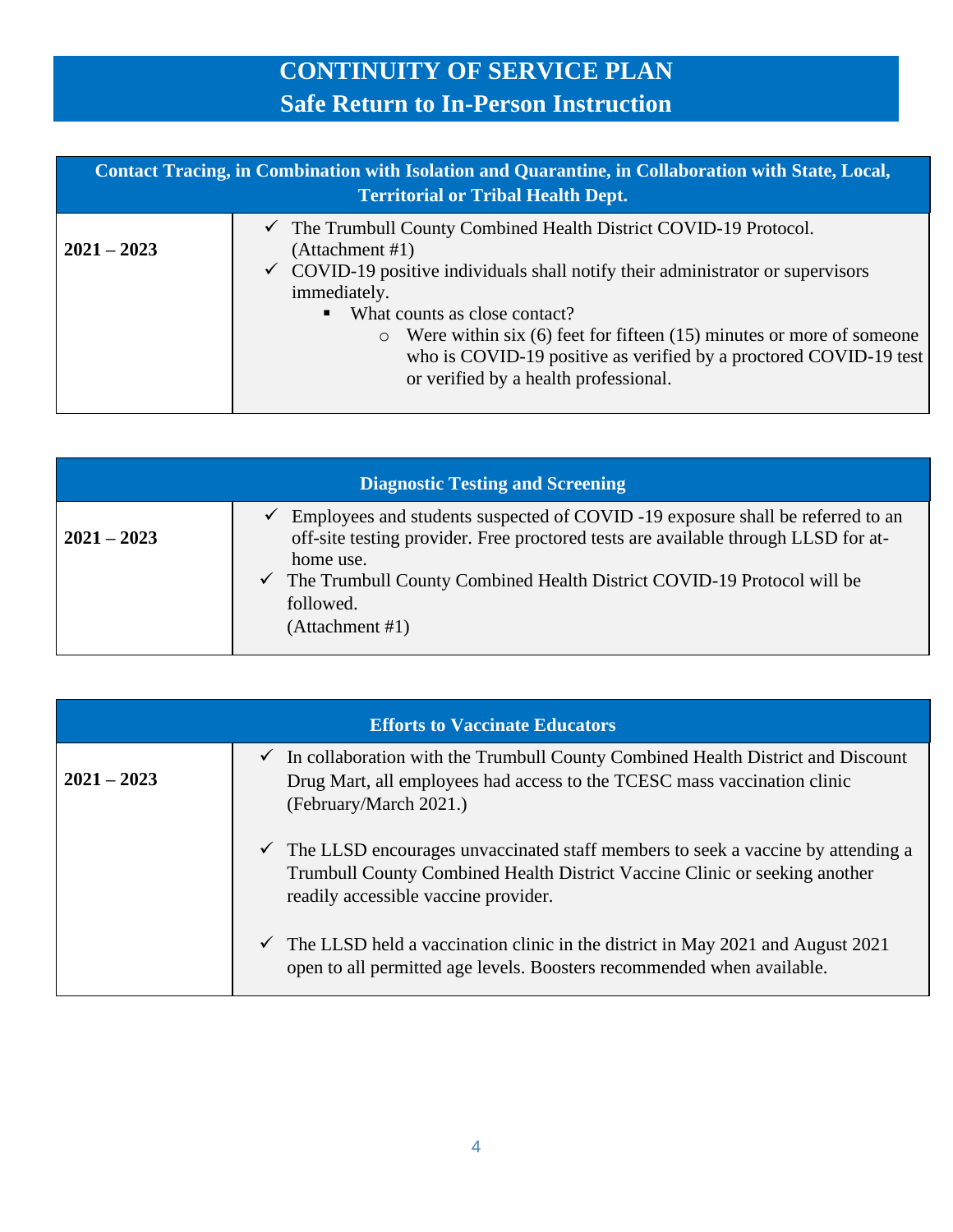| <b>Food Service</b> |                                                                                                                                                                                                                                                                                                                            |
|---------------------|----------------------------------------------------------------------------------------------------------------------------------------------------------------------------------------------------------------------------------------------------------------------------------------------------------------------------|
| $2021 - 2023$       | To the extent possible, the Lakeview Local School District will provide enhanced<br>procedures to ensure the continued good health of individuals while consuming<br>food. This may include to-go food (i.e., breakfasts for at-home use), additional<br>spacing, cohort seating or podding, use of assigned seating, etc. |

| <b>Plan Availability</b> |                                                                                                                                                                                                                                |
|--------------------------|--------------------------------------------------------------------------------------------------------------------------------------------------------------------------------------------------------------------------------|
| $2021 - 2023$            | The plan is posted on the Lakeview Local Schools website homepage:<br>✓<br>https://www.lakeviewlocal.org/                                                                                                                      |
|                          | Upon request, a parent who is an individual with a disability as defined by the ADA<br>V<br>may be provided with the plan in an alternative format by contacting the Lakeview<br>Local Schools Superintendent at 330-637-8741. |

| <b>Student Social-Emotional Learning (SEL)</b> |                                                                                                                                                                                     |
|------------------------------------------------|-------------------------------------------------------------------------------------------------------------------------------------------------------------------------------------|
| $2021 - 2023$                                  | $\checkmark$ The Lakeview Local School District utilizes various intervention programs,<br>including RTI/MTSS and a PBIS framework, to support students.                            |
|                                                | Teachers shall monitor student attendance/behaviors and will make appropriate<br>$\checkmark$<br>referrals to support student needs.                                                |
|                                                | Cadence Care and the Lakeview Local School District will work collaboratively to<br>$\checkmark$<br>support the mental health needs of students.                                    |
|                                                | The Supervisor, Trumbull Student Assistance Consortium Family, and Community<br>Partnership Liaison shall be consulted to support staff and students in need of<br>additional help. |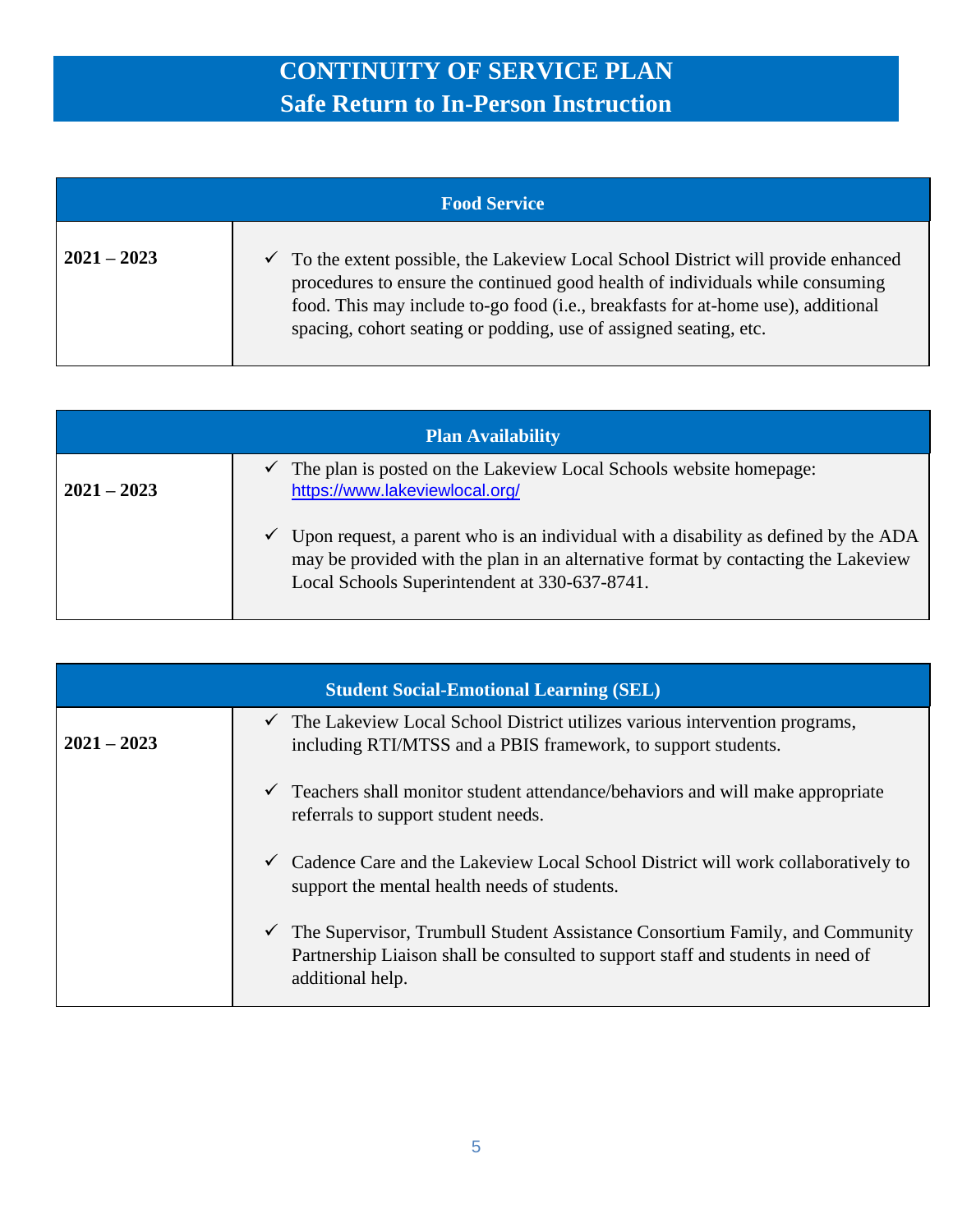| Accommodations for Children with Disabilities with Respect to the Health & Safety Policies.<br><b>Instructional needs</b> |                                                                                                                                                                                                                                                                                                                                                                                                       |
|---------------------------------------------------------------------------------------------------------------------------|-------------------------------------------------------------------------------------------------------------------------------------------------------------------------------------------------------------------------------------------------------------------------------------------------------------------------------------------------------------------------------------------------------|
| <b>Resource Link(s):</b>                                                                                                  | <b>Remote - Blended Instructional Delivery Resources</b><br><b>Exceptional and At-Risk Youth</b>                                                                                                                                                                                                                                                                                                      |
| Determining<br><b>Instructional Needs</b>                                                                                 | How will <b>instructional needs</b> be <b>determined</b> ?<br>Possible/Optional item(s) to consider:<br><b>Instructional Sequencing</b><br>Aligned Instruction to Learning Standards<br>Gap Analysis for ELA, Math, Science, and Social Studies<br>Create a plan for IEP and students with disabilities<br>Create a plan for students identified as gifted served with a Written Education Plan (WEP) |

**Determining Instructional Needs**: The Lakeview Local School District is committed to making sure that students continue to experience the care and commitment of our staff and the routine of daily learning while we are experiencing a school closure. We must acknowledge that our approach to remote learning cannot replicate the educational process that happens when school is in regular session (the invaluable social interactions, in-person feedback, camaraderie with teachers and peers, community and extracurricular events, and so on). However, we do contend that quality learning can occur remotely.

In response to the COVID-19 pandemic, Lakeview Local School District has developed a remote learning plan to enable students to continue to learn every day if schools are closed due to high exposure/case numbers. This plan supports the Ohio Department of Education's Remote Learning Resource Guide. The program is founded on the four core principles for remote learning.: **(1) High-Quality Remote Learning; (2) Responding to Equity; (3) Leveraging Partnerships; (4) Maintaining Quality Schools**

The Lakeview Local School District continues to support instruction by engaging students in remote learning when appropriate. Our goal is to support our students by providing meaningful academic opportunities while protecting the health and safety of students and their families. This remote learning plan will help us deploy remote learning so students benefit from the instruction that our teachers offer. Lakeview Local School District will support the whole child by providing flexible learning options and making adjustments based on student needs. A continuum of learning opportunities for students to access remote learning is demonstrated by providing online platforms for teacher-student interaction, digital lessons for students to work on at home, non-digital lessons, instructional learning packets, teletherapy and consistent communication with students/families in innovative ways.

Our board of education, superintendent, directors, supervisors, and community partners are committed to providing the necessary resources to support our staff and students through a pandemic.

|                                           | How will instructional needs be documented?                                                                                                                                               |
|-------------------------------------------|-------------------------------------------------------------------------------------------------------------------------------------------------------------------------------------------|
| Documenting<br><b>Instructional Needs</b> | Possible/Optional item(s) to consider:<br>• Clear instructional plans have been created<br>• Clear instructional plans have been communicated with staff, parents, and other stakeholders |

### **Address Documenting Instructional Needs Here:**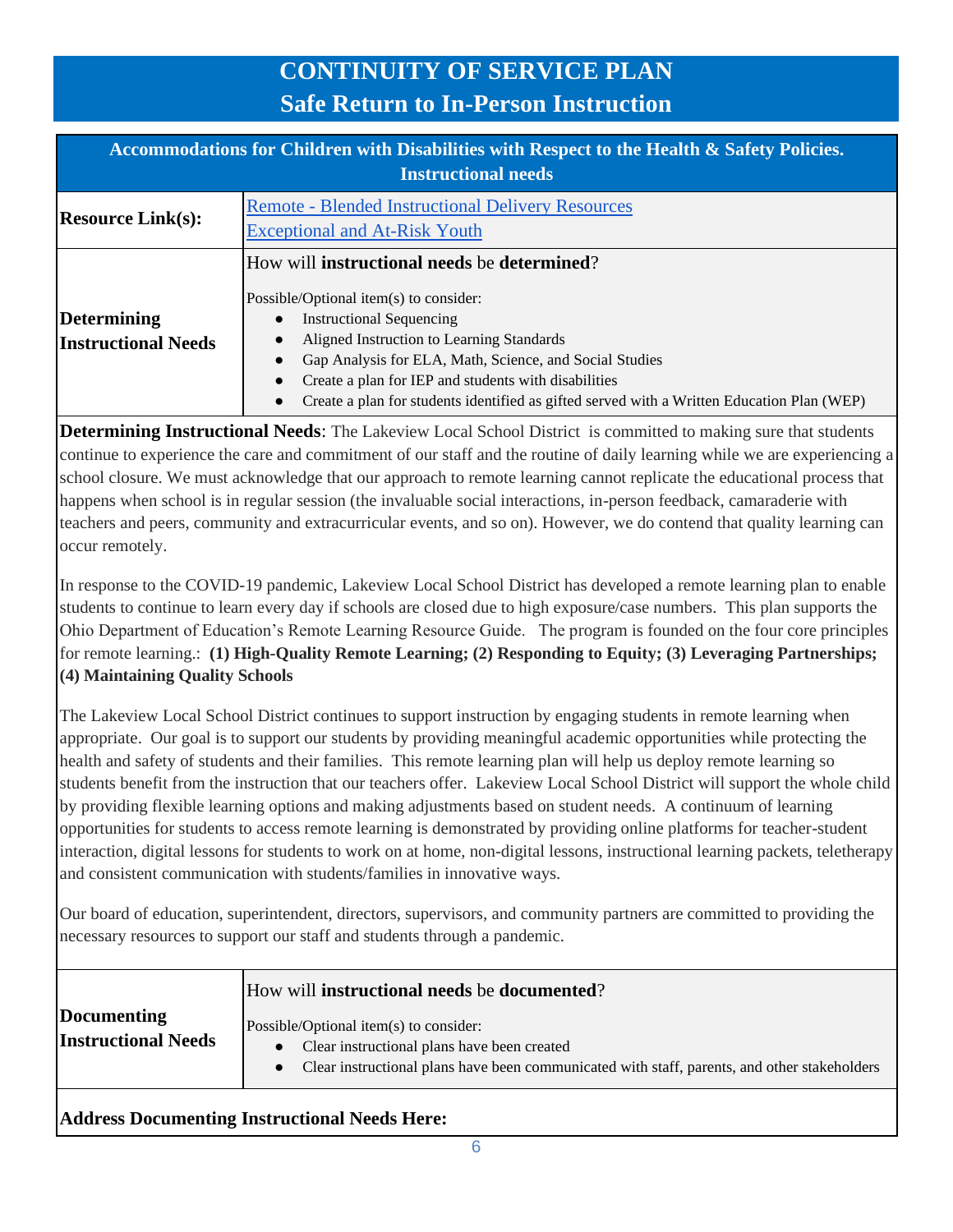- *Teacher-Led Digital & Nondigital Instruction*
- Teacher-led digital and non-digital instruction is provided to students to allow for flexibility and variance in the delivery of education.
	- Students can access the instruction at any time students self-pace their learning once teachers assign it to them.
	- Teachers provide materials digitally using videos, assignments from district materials or supplemental materials which students work independently on and submit.
	- Students and teachers communicate through Google Classroom, Zoom, Classroom Dojo, Google Meet, and other digital platforms, and/or by telephone.
- *Offline Instructional Learning Packets*
- Offline instructional learning packets may be provided to students in grade Pre K-12 students. The learning packets are supplemental to digital instruction. We are aware that not all students have access to technology, even when we have made it available; thus, we want our students to continue learning as much as possible while schools are closed.
- Instructional Materials and Resources with Teacher Support
	- [Digital Academic Resources](https://docs.google.com/spreadsheets/d/1MQFdINX04TVzidaHVms6tmfwUGiD3UZWy44F0xcZ-K4/edit#gid=1121480961)
	- [Digital Printable Resources](https://docs.google.com/spreadsheets/d/1msM91RowEQuL5ANml2WyEEeWKPMJ3tpcXxVCgVbmCOM/edit#gid=0)
	- [Nondigital Resources](https://docs.google.com/spreadsheets/d/111sq5HcVajZEYIYk4QZMFJEew9uktXvL5Vqcjkrdl0I/edit#gid=788839967)
	- Offline Learning Packets Offline learning packets are instructional packets consisting of interdisciplinary, exploratory, hands-on activities. Learning packets will be available for parent pick-up at the school. In addition, packets may be mailed or delivered to students in special circumstances.
	- [Digital Art, Music and Physical Education Resources](https://docs.google.com/spreadsheets/d/13yTVrt1y7yyVW8CjVdVo8tDZnLEnWBeHjb9rAasbo0o/edit#gid=0) may be made available by the instructor(s).

| Accommodations for Children with Disabilities with Respect to the Health & Safety Policies.<br>Determine competency, granting credit, & promoting students to a higher grade level |                                                                                                                                                                                                                     |
|------------------------------------------------------------------------------------------------------------------------------------------------------------------------------------|---------------------------------------------------------------------------------------------------------------------------------------------------------------------------------------------------------------------|
| <b>Resource Link(s):</b>                                                                                                                                                           | District & Building Level Educational Considerations & Planning<br><b>Teacher Level Educational Considerations and Planning</b><br><b>Non-Building Based Learning Opportunities</b>                                 |
| <b>Determine</b><br><b>Competency</b>                                                                                                                                              | What will method(s) be used to <b>determine competency</b> for remote learning?<br>Possible/Optional item(s) to consider:<br>Developed and communicated a plan for determining competency (grading and assessments) |

### **Address Determining Competency Here:**

Progress monitoring of IEP Goals. IEP indicates frequency and the method used to report progress: i.e. work samples, observation, checklist, anecdotal records, curriculum-based assessments, portfolios, short-cycle assessments, performance assessments, running records, inventories and rubrics.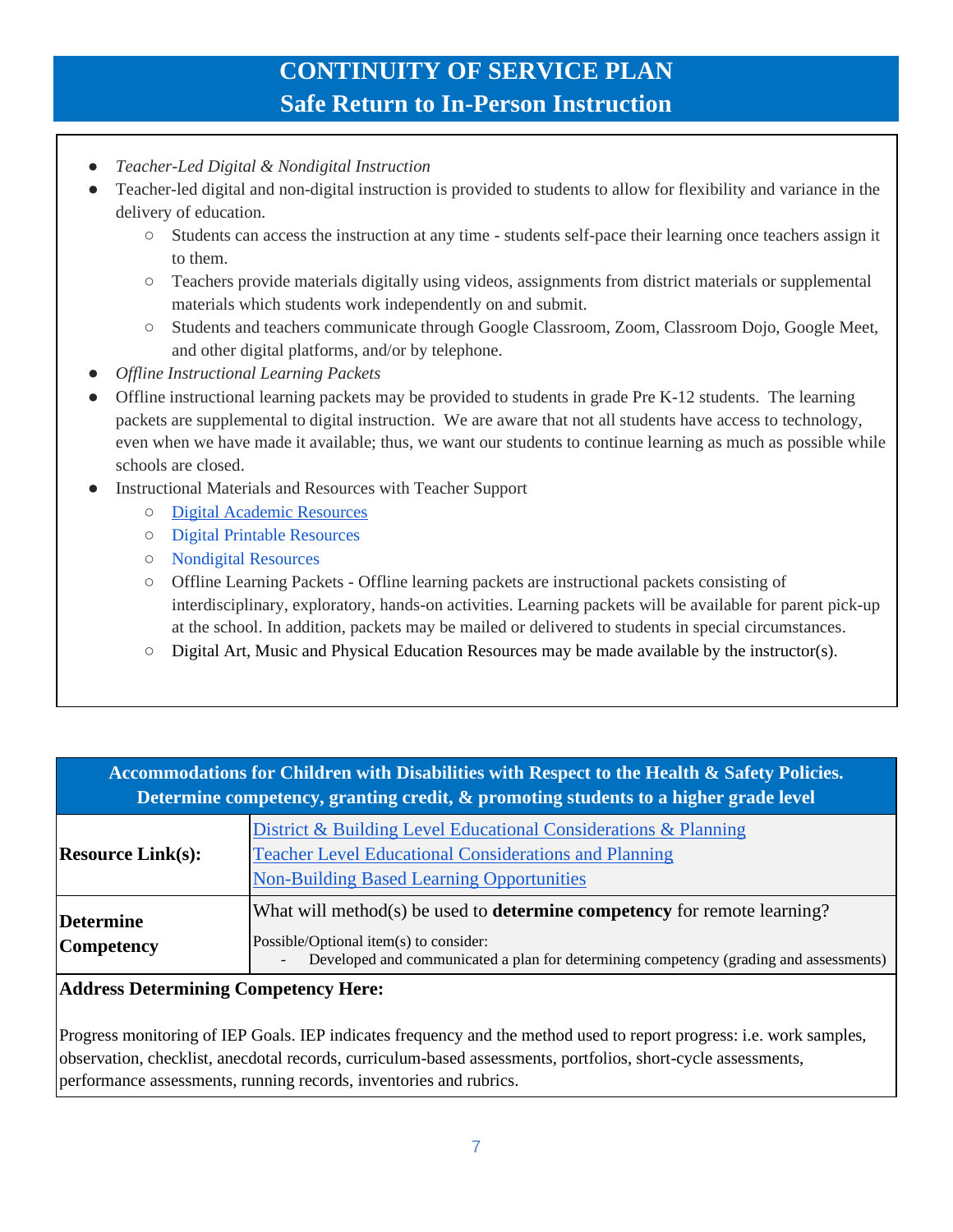T

 $\overline{\Gamma}$ 

| What will method(s) be used for <b>granting credit</b> for remote learning?<br>Possible/Optional item(s) to consider:                                                                                                                                                                                                                                                                                                                                                                                                                                                                                                   |
|-------------------------------------------------------------------------------------------------------------------------------------------------------------------------------------------------------------------------------------------------------------------------------------------------------------------------------------------------------------------------------------------------------------------------------------------------------------------------------------------------------------------------------------------------------------------------------------------------------------------------|
| Developed and communicated a plan for granting credit (grading and assessments)                                                                                                                                                                                                                                                                                                                                                                                                                                                                                                                                         |
| <b>Address Granting Credit Here:</b>                                                                                                                                                                                                                                                                                                                                                                                                                                                                                                                                                                                    |
| <b>Standards-Based Grading Prek-12</b>                                                                                                                                                                                                                                                                                                                                                                                                                                                                                                                                                                                  |
| The Report Card is based on essential learning standards for each grade. Teachers will continue to provide                                                                                                                                                                                                                                                                                                                                                                                                                                                                                                              |
| standards-based learning opportunities for students.                                                                                                                                                                                                                                                                                                                                                                                                                                                                                                                                                                    |
| Students will be assessed on satisfactory achievement toward meeting grade-level expectations during remote                                                                                                                                                                                                                                                                                                                                                                                                                                                                                                             |
| learning. In grades using a standards-based report card, some standards may be left blank because they will not                                                                                                                                                                                                                                                                                                                                                                                                                                                                                                         |
| be evaluated during remote learning.                                                                                                                                                                                                                                                                                                                                                                                                                                                                                                                                                                                    |
| Students will be given multiple opportunities to work toward improving their progress by participating in remote                                                                                                                                                                                                                                                                                                                                                                                                                                                                                                        |
| Student grade reporting occurs quarterly along with interim reports on progress. IEP expectations regarding                                                                                                                                                                                                                                                                                                                                                                                                                                                                                                             |
| grading will be followed.                                                                                                                                                                                                                                                                                                                                                                                                                                                                                                                                                                                               |
|                                                                                                                                                                                                                                                                                                                                                                                                                                                                                                                                                                                                                         |
| What method(s) will be used for <b>promoting students to a higher grade level</b> with<br>remote learning?                                                                                                                                                                                                                                                                                                                                                                                                                                                                                                              |
| Possible/Optional item(s) to consider:<br>Developed and communicated a plan for promoting students to higher grade level (grading<br>and assessments)                                                                                                                                                                                                                                                                                                                                                                                                                                                                   |
| <b>Address Promoting Students to a Higher Grade Level Here:</b>                                                                                                                                                                                                                                                                                                                                                                                                                                                                                                                                                         |
| Teachers will play the primary role in making grading decisions regarding student performance. Teachers will consider<br>the totality of the student's performance on the course or grade-level curriculum as it was delivered during the entire<br>school year. Decisions should be made with recognition of the context of any ordered school-building closure.                                                                                                                                                                                                                                                       |
| Teachers, administrators, and program supervisors should make decisions to promote or retain students while keeping the<br>child's best interest in mind. If, in the judgment of the teacher, administrator, and program supervisor, a student is<br>prepared, given the student's demonstration of knowledge and skills in the particular context of the ordered school-<br>building closure, to participate successfully in the next higher grade, then the child should be promoted. The general<br>standards for promotion decisions will be discussed jointly between a student's teachers, administrator, program |
|                                                                                                                                                                                                                                                                                                                                                                                                                                                                                                                                                                                                                         |

| <b>Attendance and participation</b> |                                |  |
|-------------------------------------|--------------------------------|--|
| Resource Link(s):                   | <b>Communications Planning</b> |  |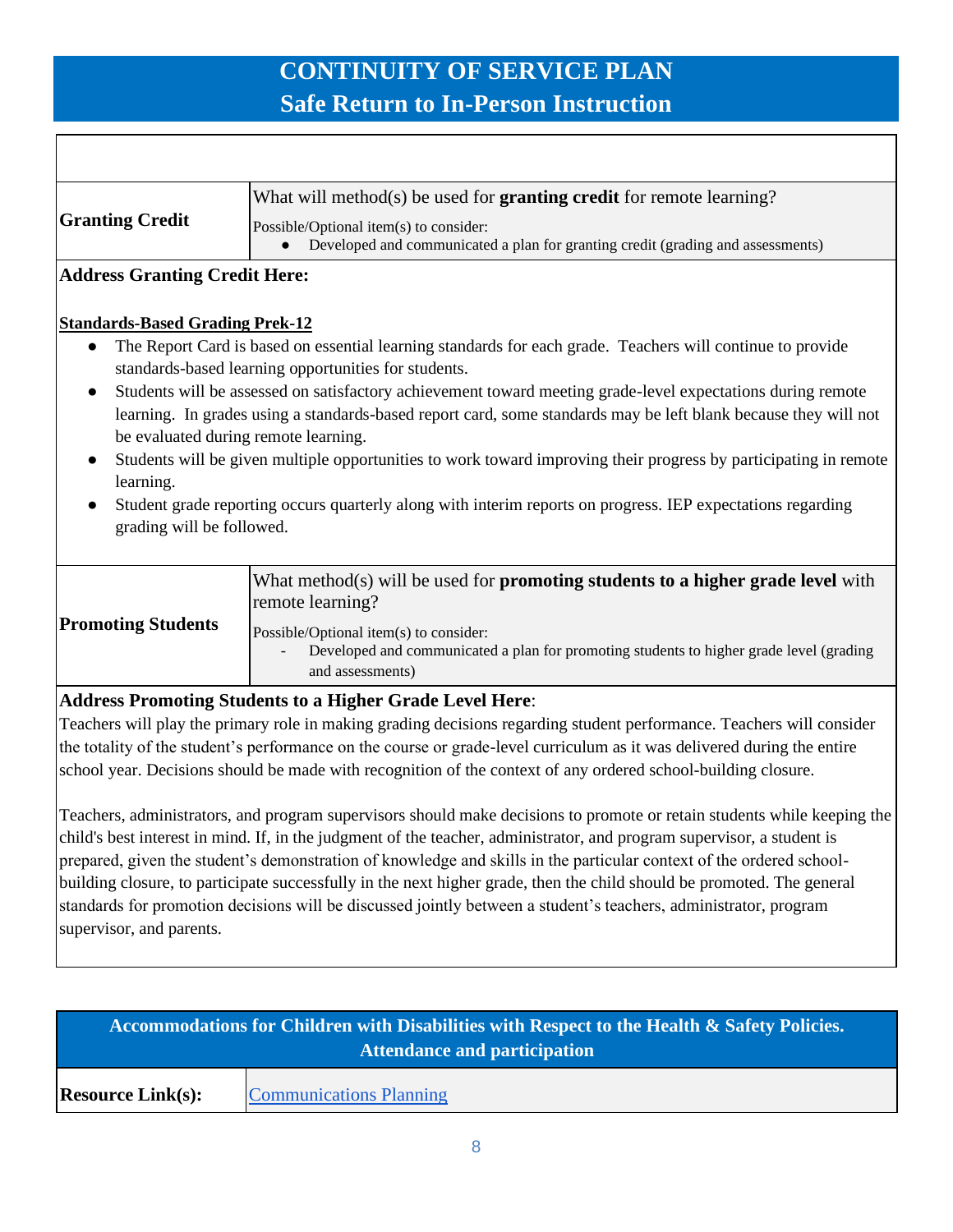| <b>Attendance</b>   | What are your school district's <b>attendance requirements</b> for remote learning? |
|---------------------|-------------------------------------------------------------------------------------|
| <b>Requirements</b> | Possible/Optional item(s) to consider:                                              |
|                     | Created a communication and attendance plan for staff and students                  |

### **Address Attendance Requirements Here**:

Daily interaction between teacher/student/parent via chrome book log-in as appropriate.

Weekly department meetings will be conducted involving staff and administrators/supervisors to communicate any updates on student participation. At these weekly meetings, teachers will share updates on instructional practices that occurred during the week as well as any imminent concerns in regards to families/students who need support during the remote learning phase of the educational process. (i.e., food distribution, access to community supports, mental health resources etc.)

After three failed attempts to make contact with the student/family, the Lakeview Local School District administrator/supervisor will make contact with the student's home for wellness checks. Additional assistance from Cortland Police Department School Resource Officer(s) may be requested.

| <b>Participation</b> | How will your school district document <b>student participation</b> in remote learning<br>opportunities? |
|----------------------|----------------------------------------------------------------------------------------------------------|
| <b>Requirements</b>  | Possible/Optional item(s) to consider:                                                                   |
|                      | Created a plan for documenting student participation in remote learning                                  |
|                      | Communicated the plan with families and other stakeholders<br>$\bullet$                                  |

### **Address Student Participation Requirements Here**

Instructional staff report directly to their administrator/supervisor the names of students who cannot be reached consistently. The supervisor will involve other school district administrators when needed. Teachers will send home a weekly participation expectation form for what students are expected to complete for the week. (digital and non-digital)

Education is everyone's business. This is even more true in a crisis. We are grateful for community partners and behavioral health experts who have supported our students and families throughout this school closure.

### ● **Community Partnerships**

- The Lakeview Local School District will continue to distribute ongoing information to community partners.
- **Behavior Health Supports**
- The district recognizes the importance of consistent and continued care for our students who access our school-based mental health services; therefore, we have contacted our mental health partners regarding continuing to provide access to mental health services.
- Parents are informed that any specific questions or concerns should be directed to their student's therapist and/or treatment provider. All agencies have options for home visits (as appropriate) or telephone sessions.
- Administrators, teachers, counselors, and school psychologists reach out to families to ensure they have open lines of communication during the closure and to make alternative plans if necessary. Our staff will be monitoring emails and reaching out to our school families in need.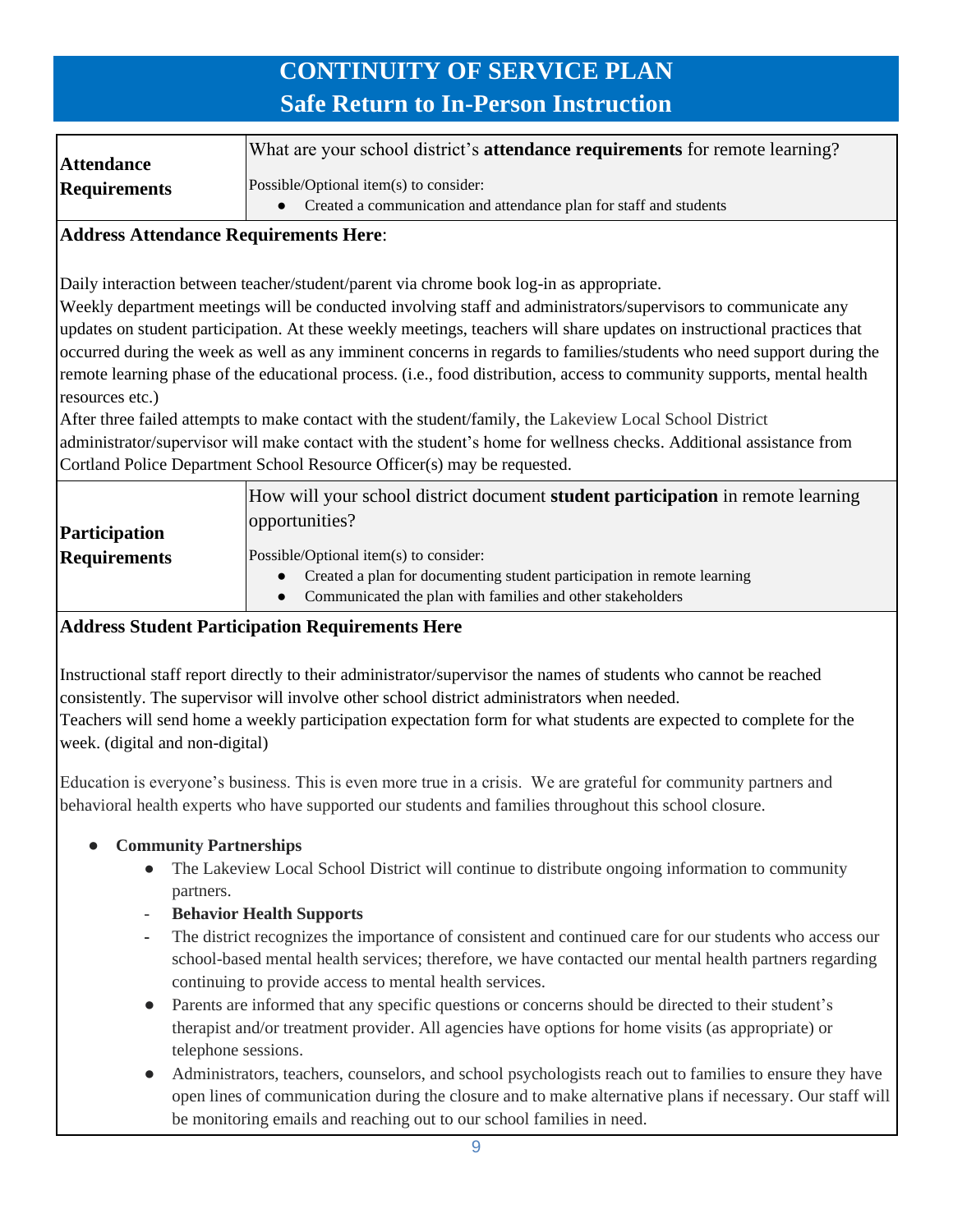- Two crisis hotlines are listed below:
	- CRISIS HOTLINE: 513-281-2273
	- CRISIS TEXT LINE: 839863 and text 4HOPE

| Accommodations for Children with Disabilities with Respect to the Health & Safety Policies.<br><b>Progress monitoring</b> |                                                                                                                                                                                                                     |
|---------------------------------------------------------------------------------------------------------------------------|---------------------------------------------------------------------------------------------------------------------------------------------------------------------------------------------------------------------|
| <b>Resource Link(s):</b>                                                                                                  | <b>Exceptional and At-Risk Youth</b>                                                                                                                                                                                |
| <b>Progress Monitoring</b>                                                                                                | How will your school district <b>progress monitor</b> student progress with remote<br>learning?<br>Possible/Optional item(s) to consider:<br>Developed a Plan to monitor student progress with remote learning<br>- |

#### **Address Monitoring Student Progress Here:**

The Lakeview Local School District ensures that students with disabilities receive educational services closest to the manner prescribed within their Individualized Education Programs (IEPs). Therefore, our personnel are collaboratively working together during this time to find ways to continue to serve and educate students with disabilities.

- Ohio Department of Education [Consideration for Students with Disabilities during Ohio School Closure](http://education.ohio.gov/Topics/Student-Supports/Coronavirus/Considerations-for-Students-with-Disabilities-Duri)
- All contacts are documented.
- Efforts are made to provide specialized services to students with disabilities during the time of the school closure. The Lakeview Local School District will make a reasonable faith effort to consider the exact nature and duration of the services provided during this period on a case-by-case basis depending on the needs of the individual students.
- Special education guidance is provided to all intervention specialists through regular department meetings regarding ETR and IEP meetings during school closure.
- Special Education staff make available appropriate assistive technology for students with disabilities.
- Text to speech and/or speech to text software for students with learning needs as appropriate.
- Audiobooks, digital books may be provided if available and appropriate.

| Accommodations for Children with Disabilities with Respect to the Health & Safety Policies.<br><b>Equitable access</b> |                                                                                                                          |
|------------------------------------------------------------------------------------------------------------------------|--------------------------------------------------------------------------------------------------------------------------|
| <b>Resource Link(s):</b>                                                                                               | <b>Technology Needs</b><br>Data Use: Gathering Stakeholder Input                                                         |
| <b>Equitable Access</b>                                                                                                | What is your school district's plan to ensure <b>equitable access</b> to quality instruction<br>through remote learning? |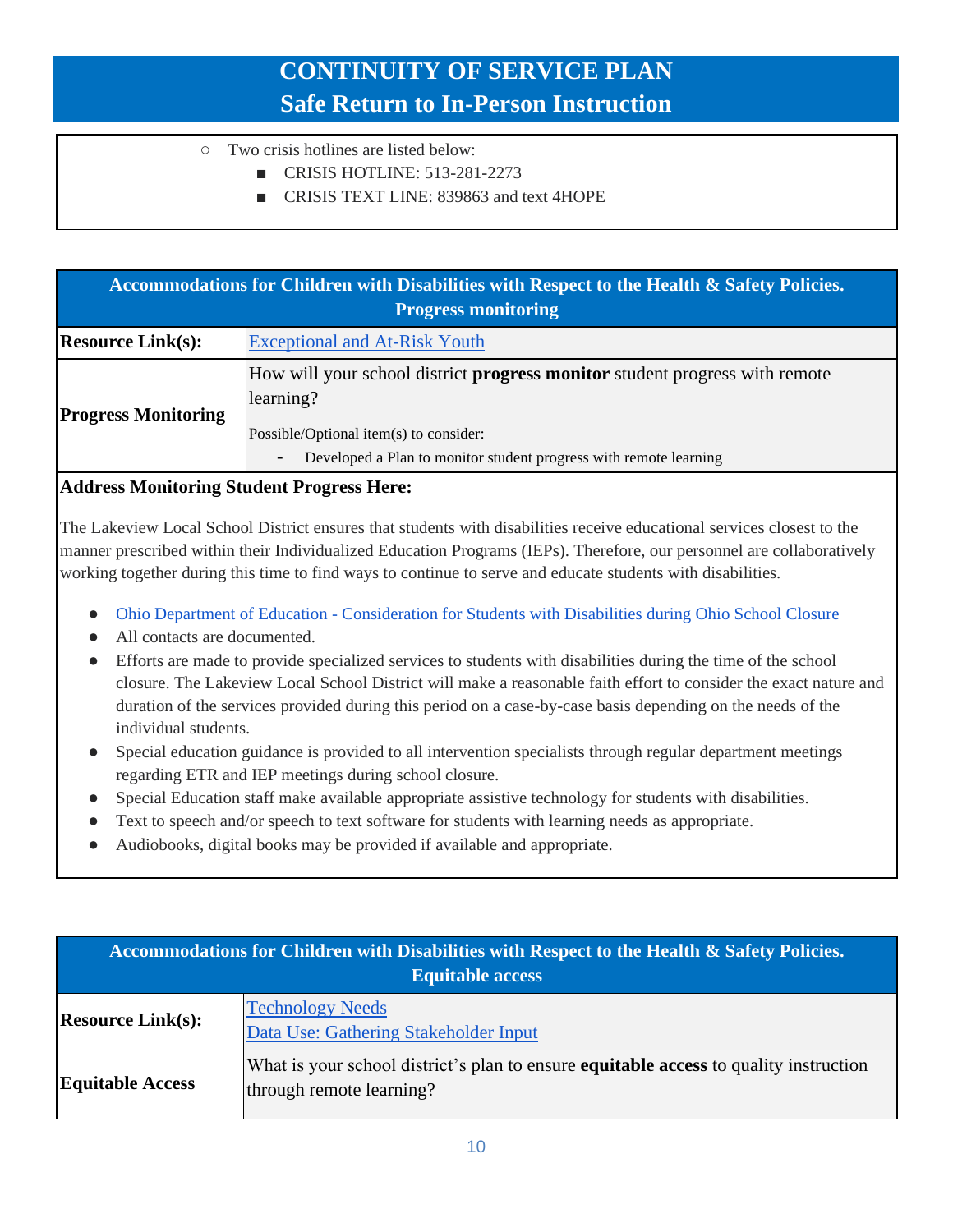Possible/Optional item(s) to consider:

- Parent/Student surveys have been reviewed
- Technology Plan has been created to ensure equitable access

#### **Address Equitable Access to Quality Instruction Here**:

- **Mobile Student-Centered Computing - Providing Access for All Students**
- All learners will have access to technology in a one-to-one computing environment. Our goal is to distribute as many devices as possible to support our students.
	- 1:1 devices are assigned on loan to each student to take home
		- For students who need technology devices, they were loaned a Chromebook to use while at home.
		- Hot spots may be available for students needing reliable internet

A technology plan has been developed through the Lakeview Local School District to ensure each student has access to technology and a device.

| Accommodations for Children with Disabilities with Respect to the Health & Safety Policies.<br><b>Professional learning</b>         |                                                                                                                                                                                                                                                                                                                                                    |
|-------------------------------------------------------------------------------------------------------------------------------------|----------------------------------------------------------------------------------------------------------------------------------------------------------------------------------------------------------------------------------------------------------------------------------------------------------------------------------------------------|
| <b>Resource Link(s):</b>                                                                                                            | <b>Professional Learning Needs</b>                                                                                                                                                                                                                                                                                                                 |
| <b>Professional Learning</b>                                                                                                        | What <b>professional development</b> activities will be offered to your school district's<br>teachers to ensure remote learning is successful?<br>Possible/Optional item(s) to consider:<br>Created and communicated a Professional Learning plan that includes professional<br>$\bullet$<br>development to help teachers enhance remote learning. |
| $\mathbf{A}$ if $\mathbf{B}$ and $\mathbf{B}$ and $\mathbf{B}$ and $\mathbf{B}$ is the set of $\mathbf{B}$ is a set of $\mathbf{B}$ |                                                                                                                                                                                                                                                                                                                                                    |

#### **Address Professional Learning/Development Here**:

Opportunities to participate in online professional development relevant to specific programs are shared among department staff.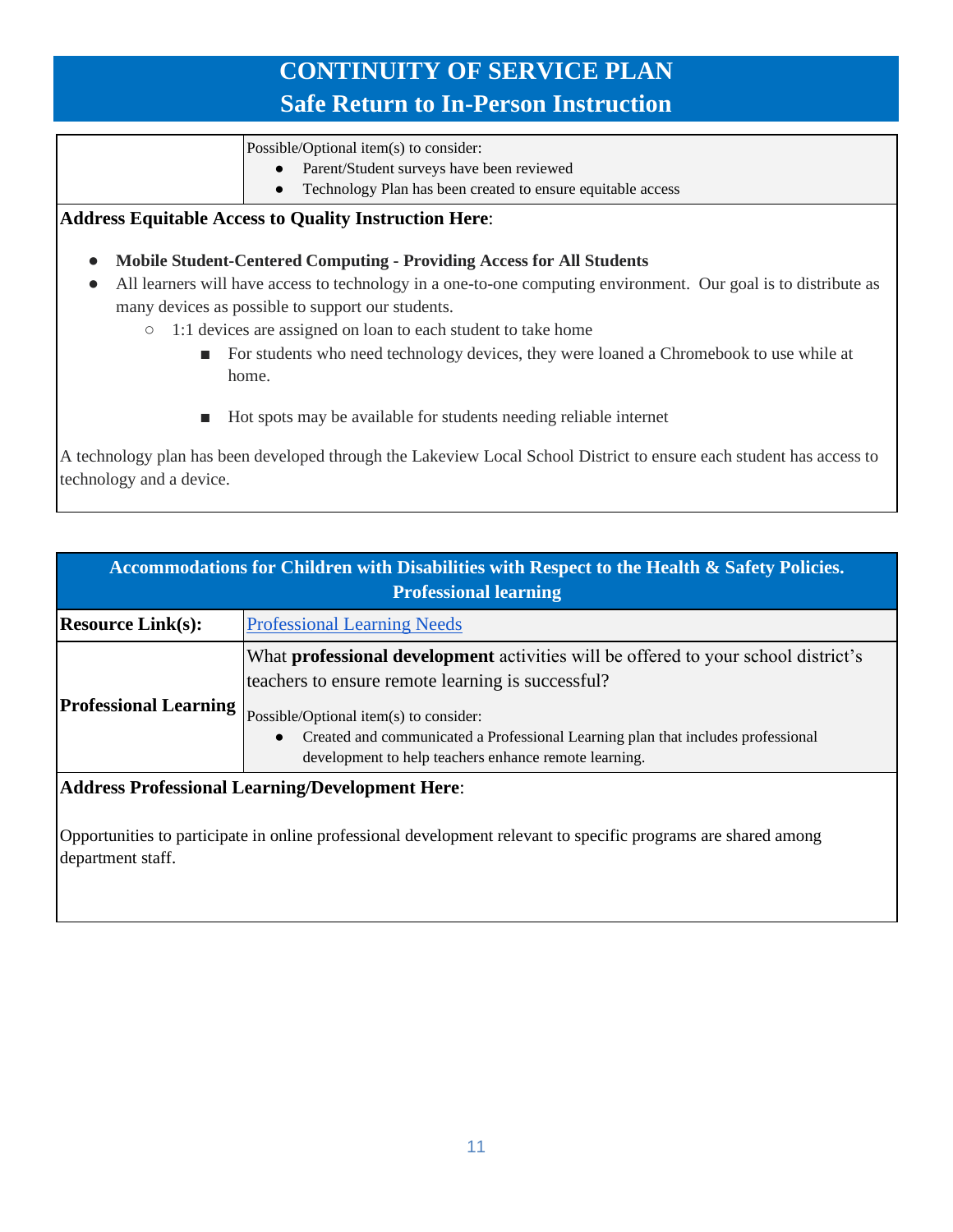**ATTACHMENT #1**